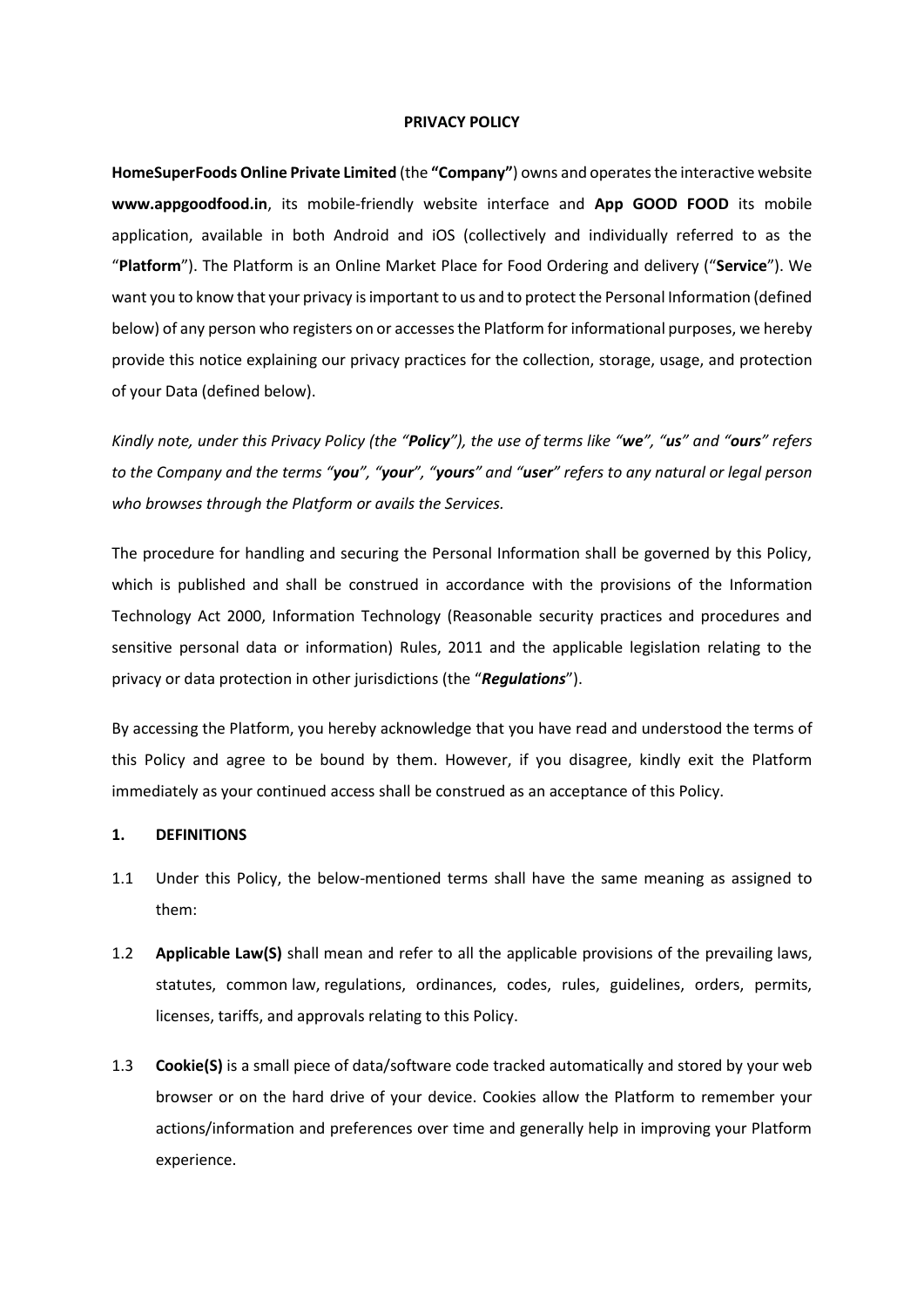- 1.4 **Data** shall refer to the Non-Personal and Personal Information, individually and in combination.
- 1.5 **Non – Personal Information** is anonymized data incapable of identifying an individual. It refers to any other information, not covered under Personal Information, which may be collected by us when you access or use the Platform and includes information about your device, Internet Protocol (IP) address, operating system, browser type and version, geographical location, URLs of referring/exit pages, pages visited, device ID, amongst others.
- 1.6 **Personal Information** means any information that relates to a natural person, which, either directly or indirectly, in combination with other information available or likely to be available with a body corporate, is capable of identifying such person. Personal Information refers to the name, contact details, identification number, location data, or factors specific to the physical, physiological, genetic, mental, economic, cultural, or social identity of that User. Any reference to Personal Information shall include Sensitive Personal Data.
- 1.7 **Sensitive Personal Data** shall have the same meaning as provided under *Section 3* of the Information Technology (Reasonable security practices and procedures and sensitive personal data or information) Rules, 2011.
- 1.8 **Services** means and refers to the online food ordering and delivery services that are being provided through the Platform.
- 1.9 **User** means and refers to every individual or legal entity that registers itself on the Platform for availing the Services.

## **2. INTERPRETATION**

- 2.1 Unless otherwise defined, the context used in this Policy denotes:
- 2.2 Whenever the context so requires, "you", "your" and "user" shall mean any natural or legal person who browses through the Platform and the terms "we", "us" and "our" shall refer to the Company.
- 2.3 Heading or bold typeface is used only for convenience and shall be ignored for interpretation.
- 2.4 Words using the singular or plural number also include the plural and singular, respectively.
- 2.5 Wherever in the Agreement, words are used in the masculine gender, they shall be read and construed in the feminine gender also, whenever it should apply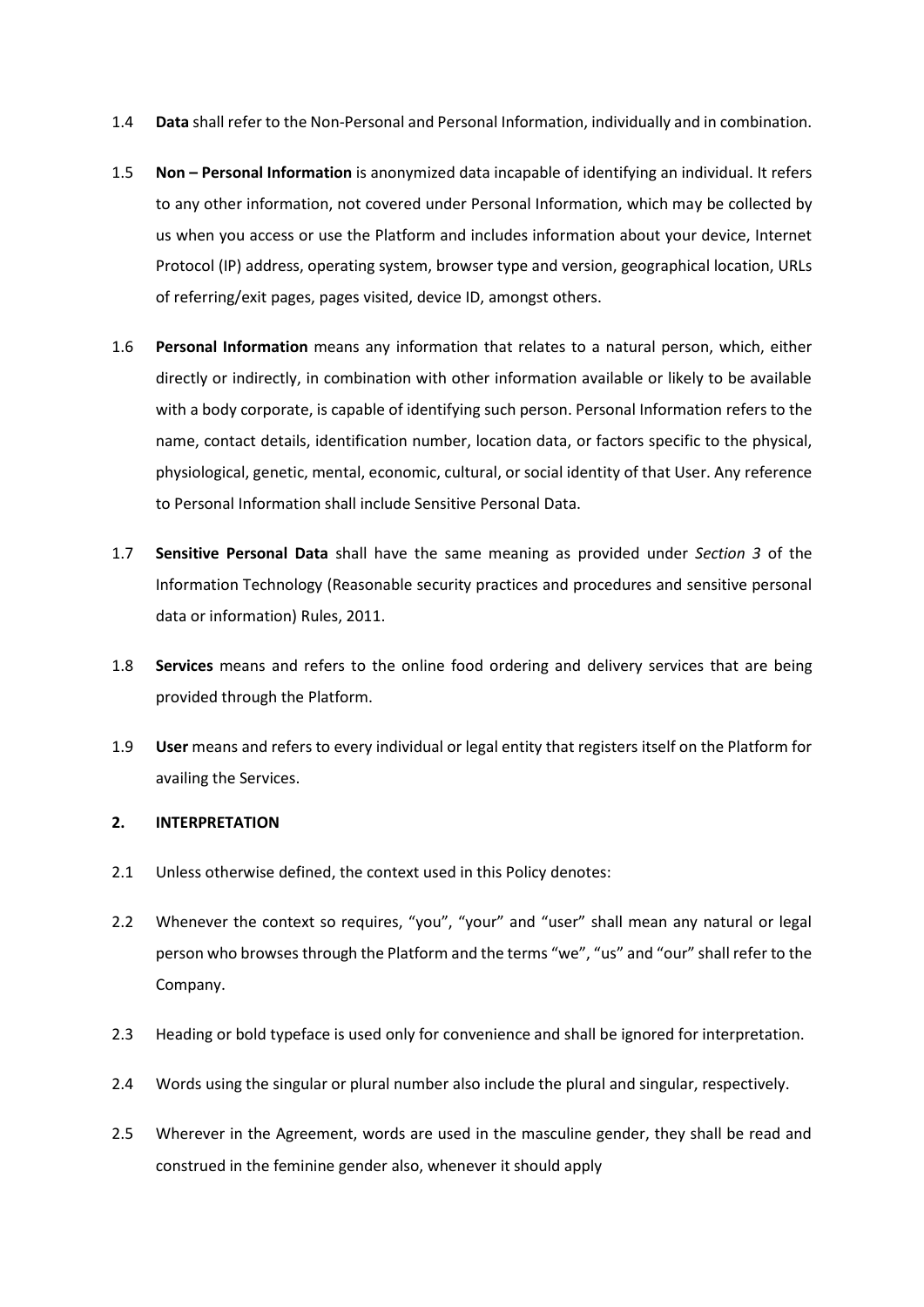- 2.6 The terms hereof, hereby, hereto, and derivative or similar words refer to this entire Policy or specified clauses of the Policy, as the case may be.
- 2.7 Reference to the word "include" shall be construed as without limitation.
- 2.8 Reference to any legislation or Applicable Law or any provision thereof shall refer to any such applicable legislation, law, or provision as amended, suspended, or re-enacted from time to time.

## **3. APPLICABILITY**

- 3.1 This Policy applies to any person who visits the Platform to gain information about the Company or the Services provided by the Company; intends to avail the Services or has certain queries regarding the Services and usage of the Platform. You hereby agree not to provide the Personal Data of any other person to us.
- 3.2 This Policy governs the access, collection, usage, handling, storage, and disclosure of such Personal Data in accordance with the terms as given below:

## **4. COLLECTION OF DATA**

## 4.1 **Personal Data**

While using our Service, we may ask you to provide us with certain personally identifiable information that can be used to contact or identify you ("**Personal Data**"). Personally identifiable information may include but is not limited to:

- Email address
- First name and last name
- Phone number
- Address, State, Province, ZIP/Postal code, City
- Cookies and Usage Data

We collect personally identifiable information that you may voluntarily provide on online forms, which may include: user registration, contact requests, guest comments, online surveys, and other online activities. We may use your Personal Data to contact you with newsletters, marketing or promotional materials, and other information that may be of interest to you. You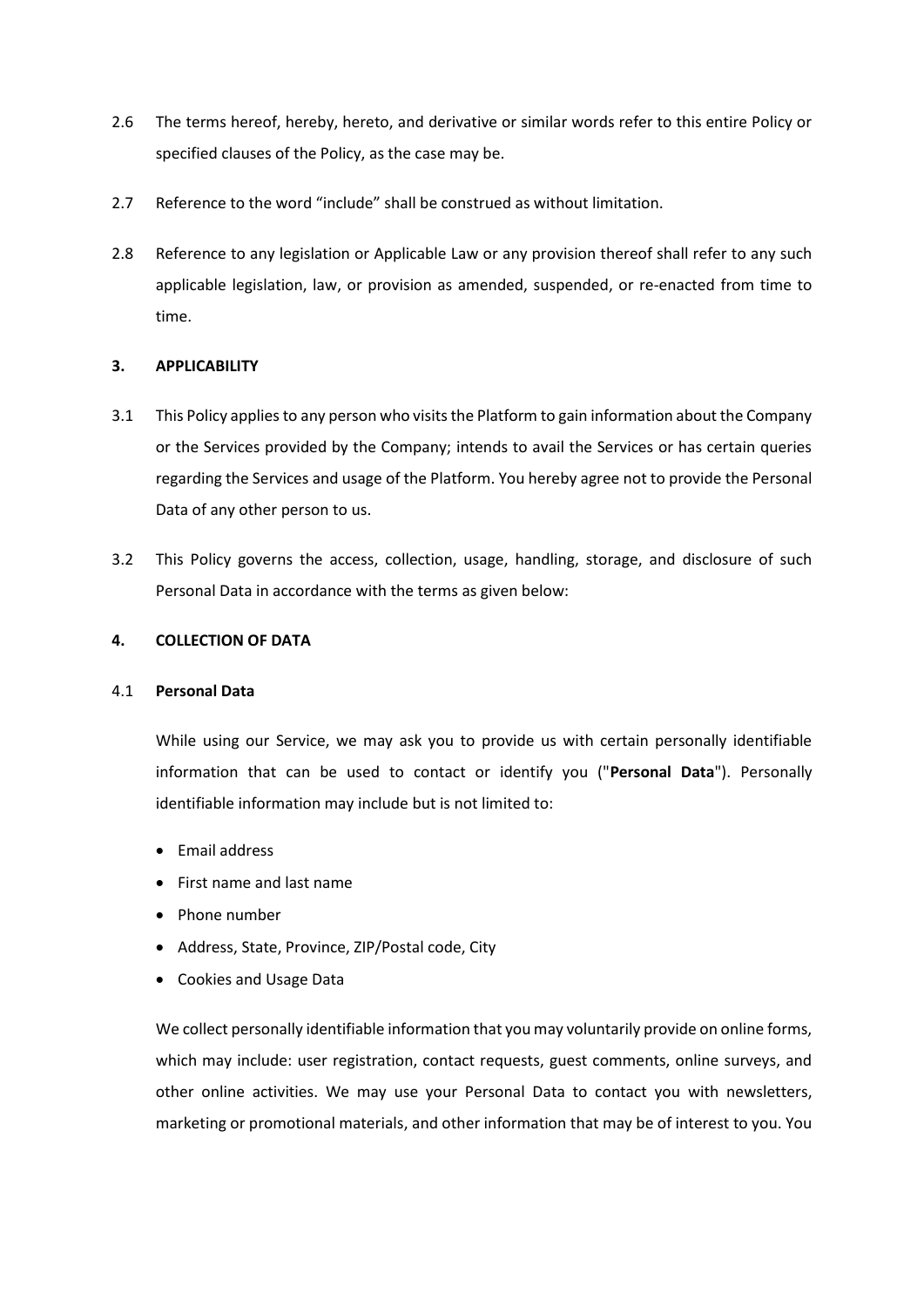may opt-out of receiving any, or all, of these communications from us by following the unsubscribe link or the instructions provided in any email we send.

#### 4.2 **Usage Data**

When you access the Service with a mobile device, we may collect certain information automatically, including, but not limited to, the type of mobile device you use, your mobile device unique ID, the IP address of your mobile device, your mobile operating system, the type of mobile internet browser you use, unique device identifiers and other diagnostic data ("**Usage Data**").

#### 4.3 **Location Data**

We may use and store information about your location if you give us permission to do so ("**Location Data**"). We use this data to provide features of our Service, to improve and customize our Service. You can enable or disable location services when you use our Service at any time by way of your device settings.

#### 4.4 **Tracking & Cookies Data**

We use cookies and similar tracking technologies to track the activity on our Service and we hold certain information.

Cookies are files with a small amount of data which may include an anonymous unique identifier. Cookies are sent to your browser from the Platform and stored on your device. Other tracking technologies are also used such as beacons, tags, and scripts to collect and track information and to improve and analyse our Service.

You can instruct your browser to refuse all cookies or to indicate when a cookie is being sent. However, if you do not accept cookies, you may not be able to use some portions of our Service.

Examples of Cookies we use:

- **Session Cookies:** We use Session Cookies to operate our Service.
- **Preference Cookies:** We use Preference Cookies to remember your preferences and various settings.
- **Security Cookies:** We use Security Cookies for security purposes.

#### **5. USE OF DATA**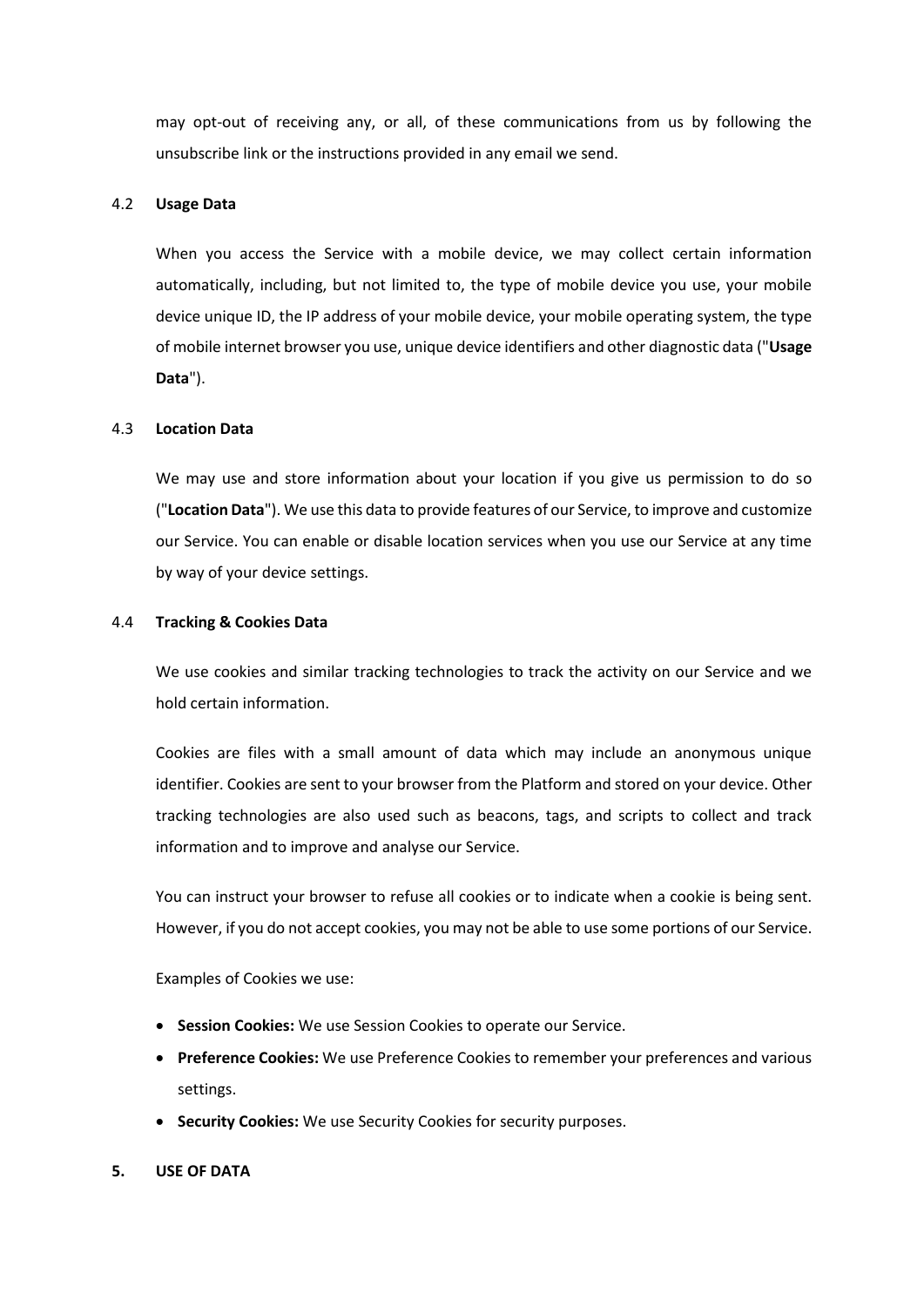- 5.1 We use information that we collect about you or that you provide to us, including any personal information:
	- To present our Platform and its contents to you.
	- To provide you with information, products, or services that you request from us.
	- To create you profile on our Platform.
	- To administer contests, promotions, surveys or other site features.
	- To fulfill any other purpose for which you provide it.
	- To provide you with notices about your account.
	- To carry out our obligations and enforce our rights arising from any contracts entered into between you and us, including for billing and collection.
	- To notify you about changes to our Platform or any products or services we offer or provide though it.
	- To ask for ratings and reviews of services or products.
	- To follow up with them after correspondence (live chat, email or phone inquiries).
	- To send periodic emails
	- To allow you to participate in interactive features on our Platform.
	- In any other way, we may describe when you provide the information.
	- For any other purpose with your consent.
- 5.2 We may also use your information to contact you about our own and third-party's goods and services that may be of interest to you. For more information, see Use of Data and Disclosure and Sharing of Data.
- 5.3 We may use the information we have collected from you to enable us to display advertisements to our advertisers' target audiences. Even though we do not disclose your personal information for these purposes without your consent, if you click on or otherwise interact with an advertisement, the advertiser may assume that you meet its target criteria.

## **6. DISCLOSURE AND SHARING OF DATA**

- 6.1 We may disclose aggregated information about our users, and information that does not identify any individual, without restriction.
- 6.2 We may disclose personal information that we collect, or you provide as described in this privacy policy: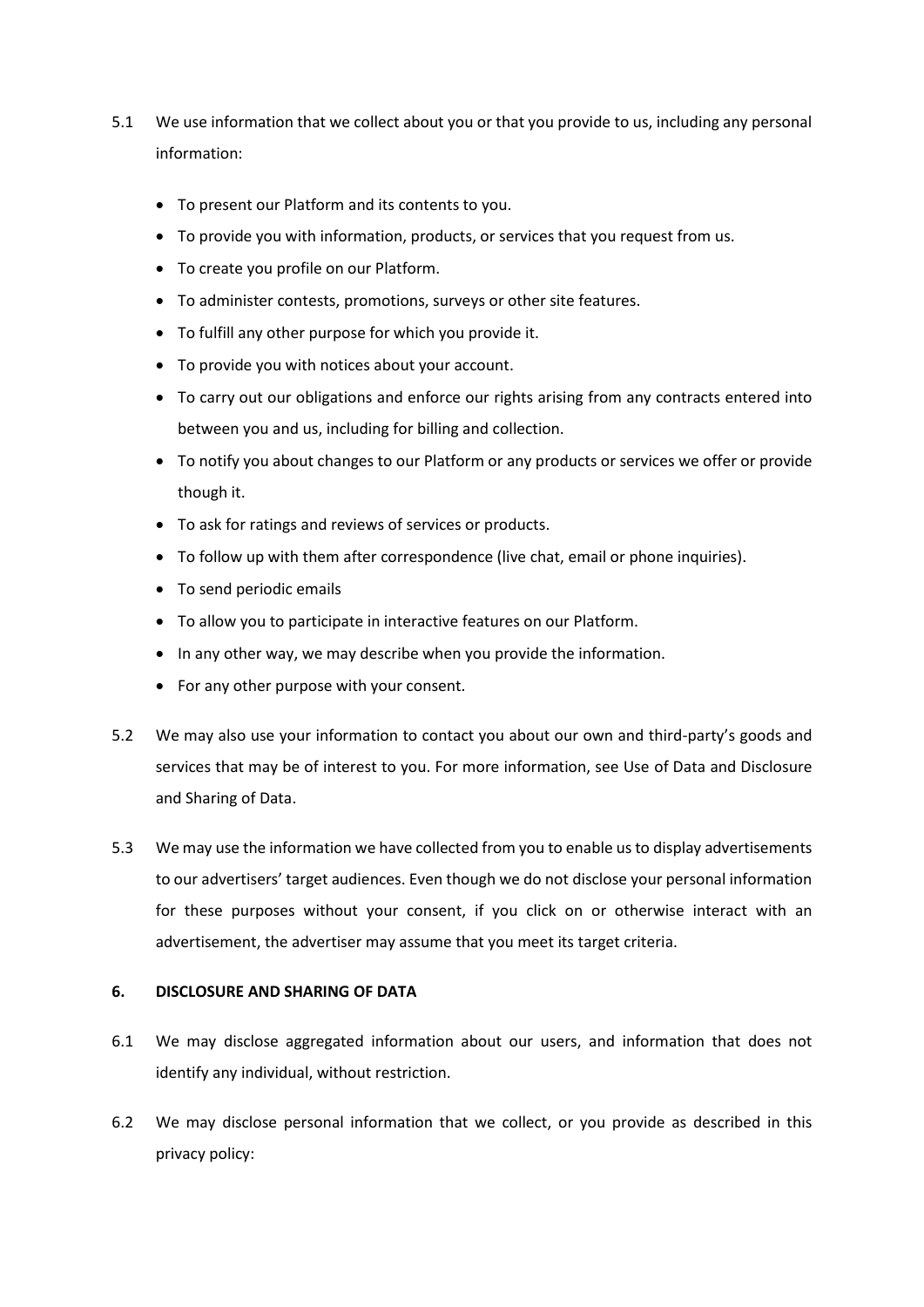- To our subsidiaries and affiliates.
- To contractors, service providers, and other third parties we use to support our business.
- To a buyer or other successor in the event of a merger, divestiture, restructuring, reorganization, dissolution, or other sale or transfer of some or all our assets, whether as a going concern or as part of bankruptcy, liquidation, or similar proceeding, in which personal information held by us about our Platform users is among the assets transferred.
- To third parties to market their products or services to you.
- To fulfil the purpose for which it has been provided to us.
- For any other purpose disclosed by us when you provide the information.
- With your consent.
- 6.3 We will disclose your Data in good faith if such action is necessary: to comply with the legal obligation; to protect and defend the rights and property and restrict the legal liability of the Company; to prevent or investigate possible wrongdoing in connection with the Platform, or to protect the personal safety of other Users of the Platform.
- 6.4 We may disclose your information where such disclosure is necessary or required (i) by law or regulation, for complying with legal process or government requests (including in response to public authorities to meet national security or law enforcement requirements), or (ii) to exercise, establish or defend our legal rights.
- 6.5 For any other purpose, we may disclose your Personal Information with your consent.

## **7. DATA RETENTION**

7.1 We may retain your data for 5 years or for such period as may be required under the Applicable law and use your Personal Information as and when necessary to comply with our legal obligations or to resolve disputes. Consistent with these requirements, we will try to delete your Personal Information within the time limits imposed under the Applicable Law(s) or upon request, if possible. When we have no justifiable business need to process your Personal Information, we will either delete or anonymize it, or, if this is not possible (for example, because your Personal Information has been stored in backup archives), then we will securely store your Personal Information and isolate it from any further processing until the deletion is possible.

## **8. DATA SECURITY**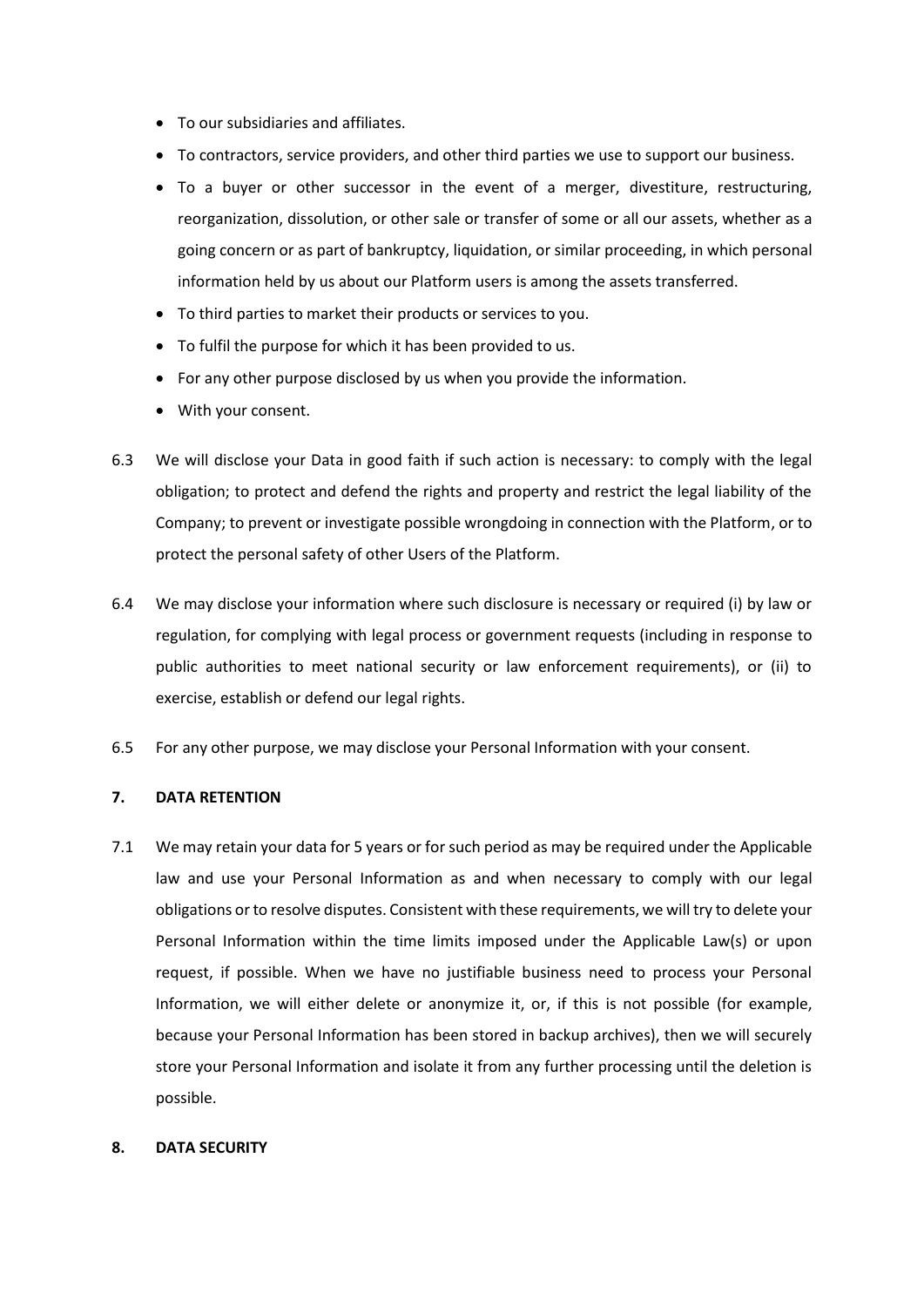8.1 We secure information you provide on computer servers in a controlled, secure environment, protected from unauthorized access, use, or disclosure. We maintain reasonable administrative, technical, and physical safeguards in an effort to protect against unauthorized access, use, modification, and disclosure of Personal Information in its control and custody. All the details encrypted and stored in our cloud database. All files are password protected with us. However, no data transmission over the Internet or wireless network can be guaranteed. Therefore, while we strive to protect your Personal Information, you acknowledge that (i) there are security and privacy limitations of the Internet which are beyond our control; (ii) the security, integrity, and privacy of any and all information and data exchanged between you and our Platform cannot be guaranteed; and (iii) any such information and data may be viewed or tampered with in transit by a third party, despite best efforts.

#### **9. THIRD-PARTY LINKS AND CONTENTS THEREOF**

9.1 The Platform may contain links to third-party websites and the same shall not constitute, in any manner whatsoever the Company's endorsement, sponsorship, or a recommendation of such third-party websites or their products, services, content, and offerings. The Company is not responsible for examining or evaluating any third-party links and does not make any representation or warranty for their products, services, content, and offerings or their terms of use and privacy practices. In the event a User accesses such websites, he shall be under the obligation to apprise him of their terms and conditions and privacy practices before providing any personal or sensitive information. Any transaction with such websites shall be at the User's own risk and expense.

#### **10. DISCLAIMER**

10.1 We collect the Data only when an individual or the authorized representative of a business entity, as the case may be, shares such Data on our Platform. We may further verify and collate the data by using the information about such individual or business entity available in the public domain, as permitted by law, to prevent cases of identity theft, fraud, cybercrimes, etc.

### **11. ORDERING**

11.1 Any contract for the supply of services from this Platform is between you and the Company. You agree to take particular care when providing us with your details and warrant that these details are accurate and complete at the time of ordering. You also warrant that the credit or debit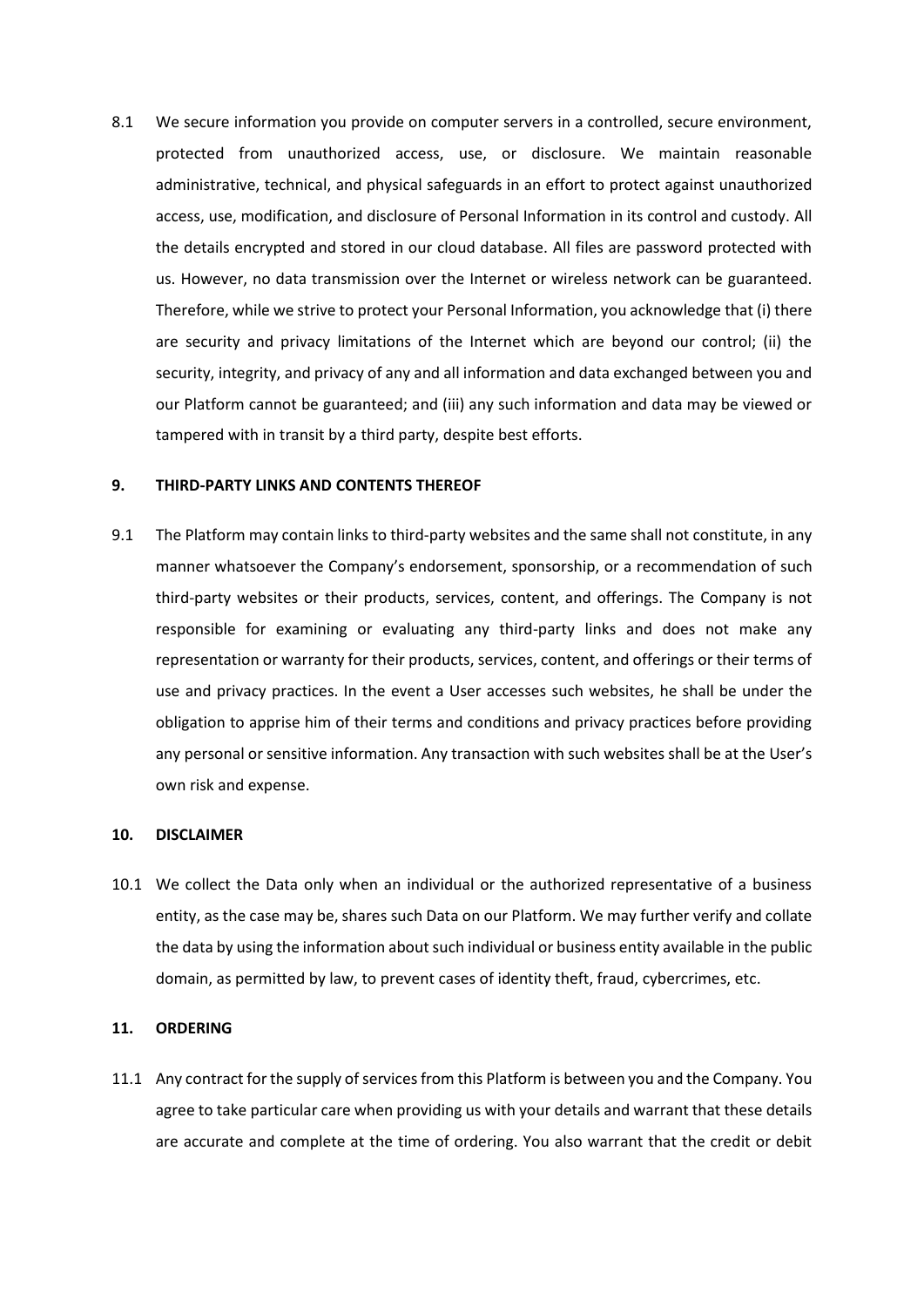card details that you provide are of your own credit or debit card and that you have sufficient funds to make the payment.

- 11.2 Any services purchased from this Platform are intended for your use only and not for resale.
- 11.3 When ordering from this Platform you may be required to provide an e-mail address and password. You must ensure that you keep the combination of these details secure and do not provide this information to a third party.
- 11.4 We will take all reasonable care, in so far as it is in our power to do so, to keep the details of your order and payment secure. During instances of negligence on our part we cannot be held liable for any loss you may suffer if a third party procures unauthorized access to any data you provide when accessing or ordering from the Platform.
- 11.5 Any order that you place with us is subject to product availability, delivery capacity, and acceptance by us. When you place your order online, we will send you an auto-generated confirmation mail about the same. You must inform us immediately if any details are incorrect. If the product for which you placed the order is not available or if we are not able to deliver it to your location, we will inform you through a phone call or SMS.

## **12. PRICES AND PAYMENTS**

- 12.1 Any contract for the supply of food items from this Platform is between you and the Company. You agree to take particular care when providing us with your details and warrant that these details are accurate and complete at the time of ordering.
- 12.2 All prices listed on the Platform are correct at the time of publication. We also reserve the right to alter the food menu on the Platform.
- 12.3 All prices for delivery by the Company or a third-party provider assigned by the Company listed on the Platform are correct at the time of publication; however, we reserve the right to alter these in the future.
- 12.4 The total price for the food including taxes will be displayed at the time of checking out your order. Full payment must be made for all items dispatched ordered by online payment, e.g., credit, debit card, or bank transfers or UPI payments, wallet payments.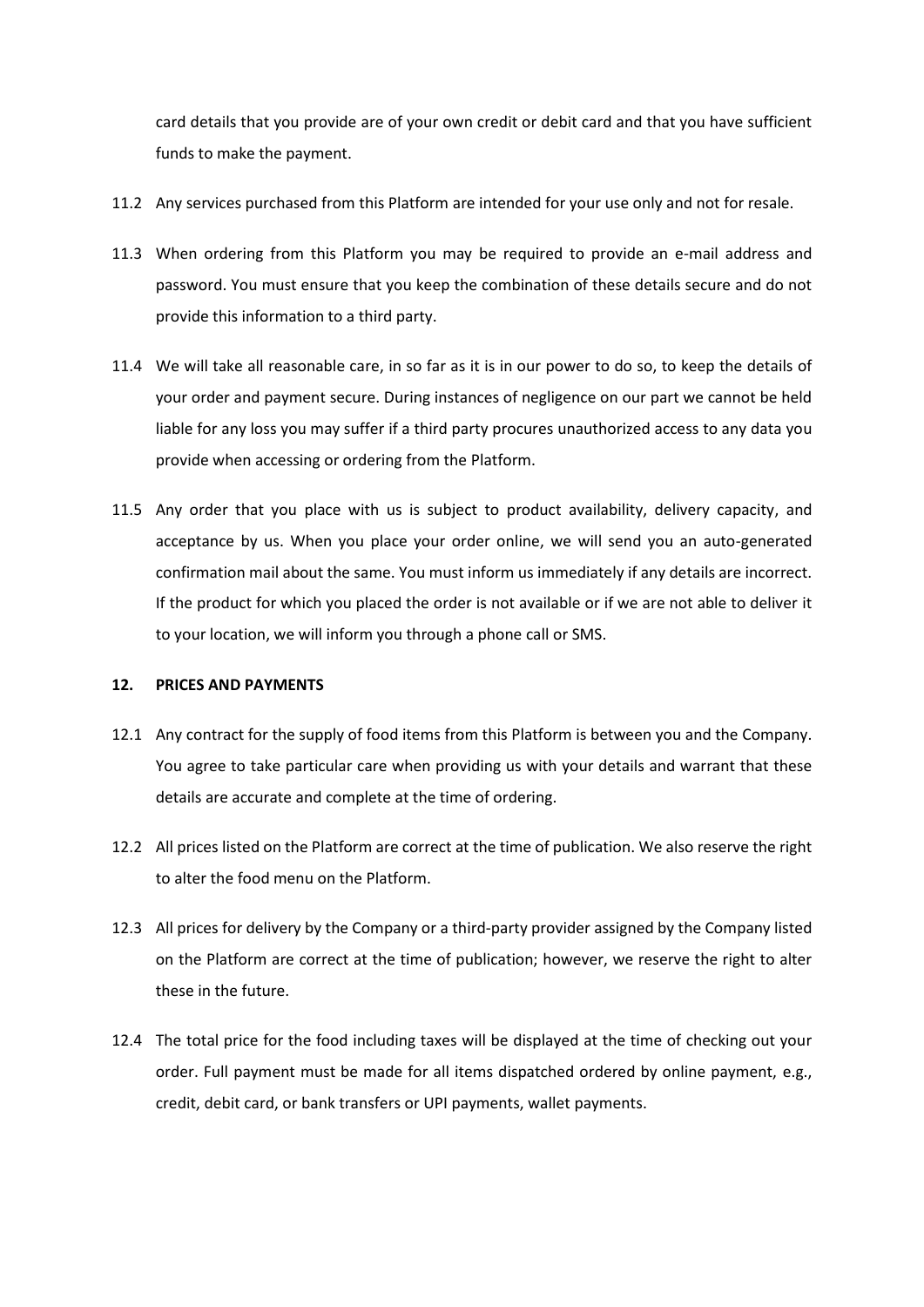- 12.5 If you choose online payment, you must pay for your order prior to delivery. To ensure that online ordering is secure, your debit/credit card details will be encrypted, thereby preventing the possibility of any third-party accessing your information.
- 12.6 If a customer makes the payment for the same order more than once by mistake, the extra amount will be refunded via the same gateway to the source within 7 to 14 working days.

### **13. DELIVERY**

- 13.1 The Delivery timings quoted at the time of placing the order are approximate and may vary based on factors such as traffic and weather conditions. The food items you ordered will be delivered to the address designated by you at the time of placing the order.
- 13.2 All orders are delivered by the Company's own delivery network or any other reputed delivery service that we may choose to use from time to time. If the Goods are not delivered within the estimated delivery time quoted by us, please contact us by telephone (+91) 72-7485-7485 or email [contact@appgoodfood.in](mailto:contact@appgoodfood.in) and we do our best to ensure that you receive your order is delivered as quickly as possible.
- 13.3 If you fail to accept your food when it is out for delivery, or if we are unable to deliver at the stated time due to your failure to provide appropriate instructions or authorizations, then such food shall be deemed to have been delivered to you and all risk and responsibility in relation to such food shall pass on to you.
- 13.4 You must ensure that at the time of delivery of your order adequate arrangements, including access where necessary, are in place for the timely delivery of your order.
- 13.5 The Company will try our best to deliver the food to you at the place of delivery as requested by you in your order within the time confirmed. We will inform you if we are unable to meet the estimated delivery time.
- 13.6 The Company shall not be liable to you for any losses, liabilities, costs, damages, charges, or expenses arising out of late delivery.
- 13.7 Please note that it might not be possible for us to deliver to some locations. If this is the case, we will inform you using the contact details that you provide to us when you make your order and arrange for cancellation of the order or delivery to an alternative address.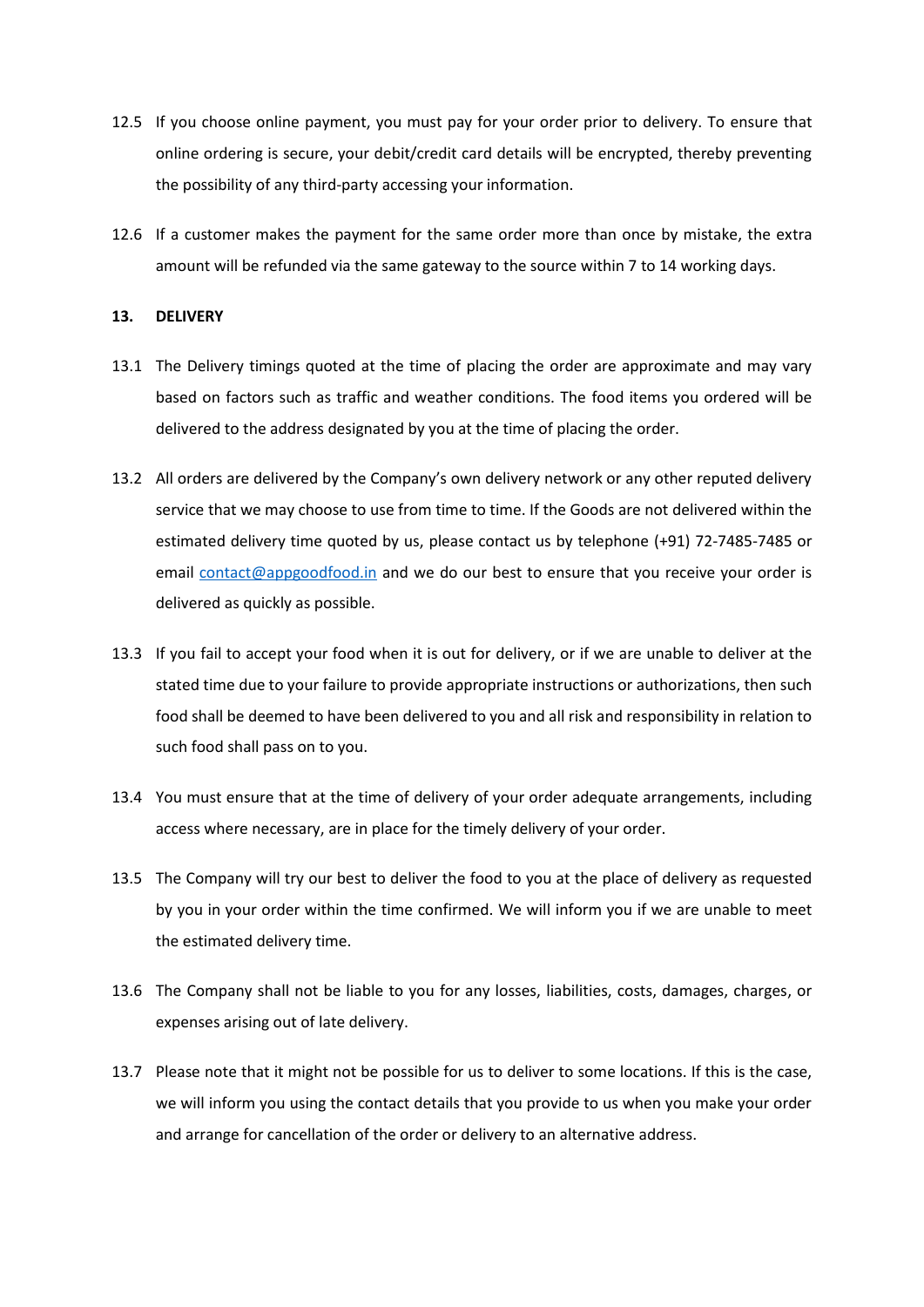13.8 In case of the unlikely event of a failed delivery due to reasons beyond the control of the customer, the Company, will refund the full amount to the customer within 7 to 14 working days via the same source by which the payment was made.

#### **14. LIABILITY AND WARRANTY**

- 14.1 Although we have implemented and employed the necessary internet security methods and technology to secure the Data transmitted to us; however, the security of the Data transmitted over the internet cannot be guaranteed; thereby we cannot ensure or warrant the security of any information that you transmit to us. You acknowledge and agree that you share the Personal Information with us entirely at your own risk. In light of the above, we declare that:
- 14.2 We shall not be held liable for any loss or injury caused to you, as a result of voluntary disclosure of the Data by you to a third party.
- 14.3 Notwithstanding anything contained in this Policy, we disclaim all the warranty for any loss, damage, or misuse of the Data.
- 14.4 We take no responsibility or liability for the privacy practices and security of Data collected by the third-party website linked to our Platform as they are not within the ambit of our control.
- 14.5 By accepting these terms of use, you agree to relieve us from any liability whatsoever arising from your use of information from any third party, or your use of any third-party website, or your consumption of any food or beverages ordered from us.
- 14.6 We disclaim any and all liability to you for the supply of the food items to the fullest extent permissible under applicable law. This does not affect your statutory rights as a consumer. If we are found liable for any loss or damage to you such liability is limited to the amount you have paid for the relevant items. We cannot accept any liability for any loss, damage, or expense, including any direct or indirect loss such as loss of profits to you, howsoever arising. This limitation of liability does not apply to personal injury or death arising as a direct result of our negligence.
- 14.7 We shall not be held liable for any failure or delay in delivering food items where such failure arises as a result of any act or omission, which is outside our reasonable control such as all overwhelming and unpreventable events caused directly and exclusively by forces of nature that can be neither anticipated, nor controlled, nor prevented by the exercise of prudence,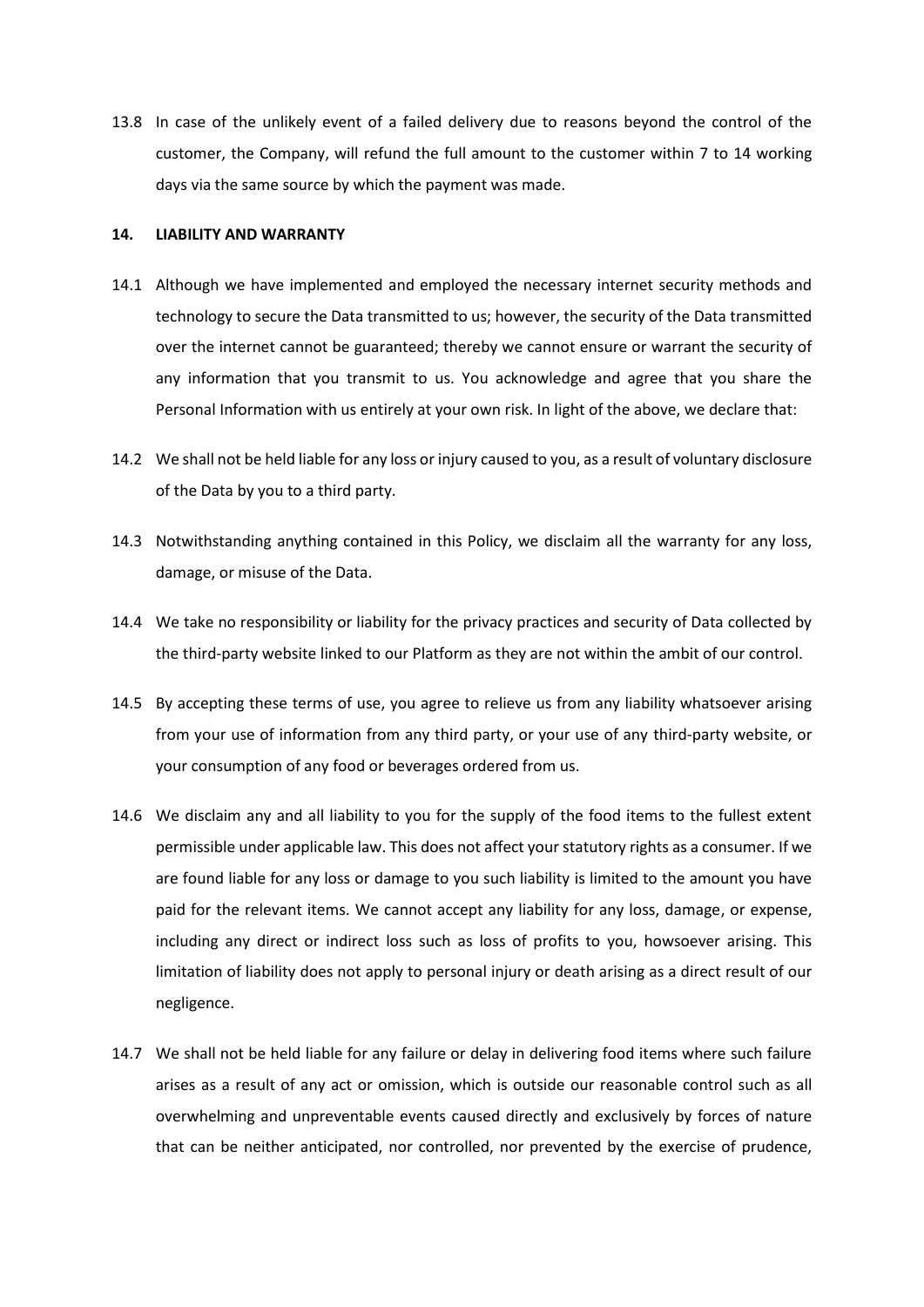diligence, and care, including but not limited to war, riot, civil commotion; compliance with any law or governmental order, rule, regulation or direction and acts of third parties.

- 14.8 If we have contracted to provide identical or similar orders to more than one Customer and are prevented from fully meeting our obligations to you by reason of an event of force majeure, we may decide at our absolute discretion which orders we will fill and to what extent.
- 14.9 The food delivered by us is provided for private domestic and consumer use only. Accordingly, we do not accept liability for any indirect loss, consequential loss, loss of data, loss of income or profit, loss, or property damage, and/or loss from claims of third parties arising out of the use of the Platform or for any products or services purchased from us.
- 14.10 In the event, the Company has a reasonable belief that there exists an abuse of vouchers and/or discount codes or in suspected instances of fraud, the Company may cause the shopper (or customer) to be blocked immediately and reserves the right to refuse future service. Additionally, should there exist an abuse of vouchers or discount codes, the Company reserves the right to seek compensation from any and all violators.

#### **15. ELIGIBILITY**

- 15.1. The usage of our Platform is fit for individuals from all age groups. However, for availing of the Service, you should be at least 18 years of age.
- 15.2. If you use the services on behalf of an individual or an entity, you represent that you are authorized by such individual or entity to (i) accept this privacy policy on their behalf, and (ii) consent on their behalf to our collection, use and disclosure of the Data as described in this Policy.

## **16. CONDITIONS OF USE AND AMENDMENTS**

- 16.1 This Policy should be read at all times along with the Terms of Use published by the Company on the Platform.
- 16.2 The Policy may be amended in response to changing legal, technical, and business developments or at the sole discretion of the Company. Unless otherwise specified, such revisions shall take effect from the day they are posted on the Platform. You are advised to consult this Policy regularly for any changes, and your continued access and Platform usage shall be deemed as an acceptance of the changes in the Policy.
- **17. JURISDICTION OF LAW:**